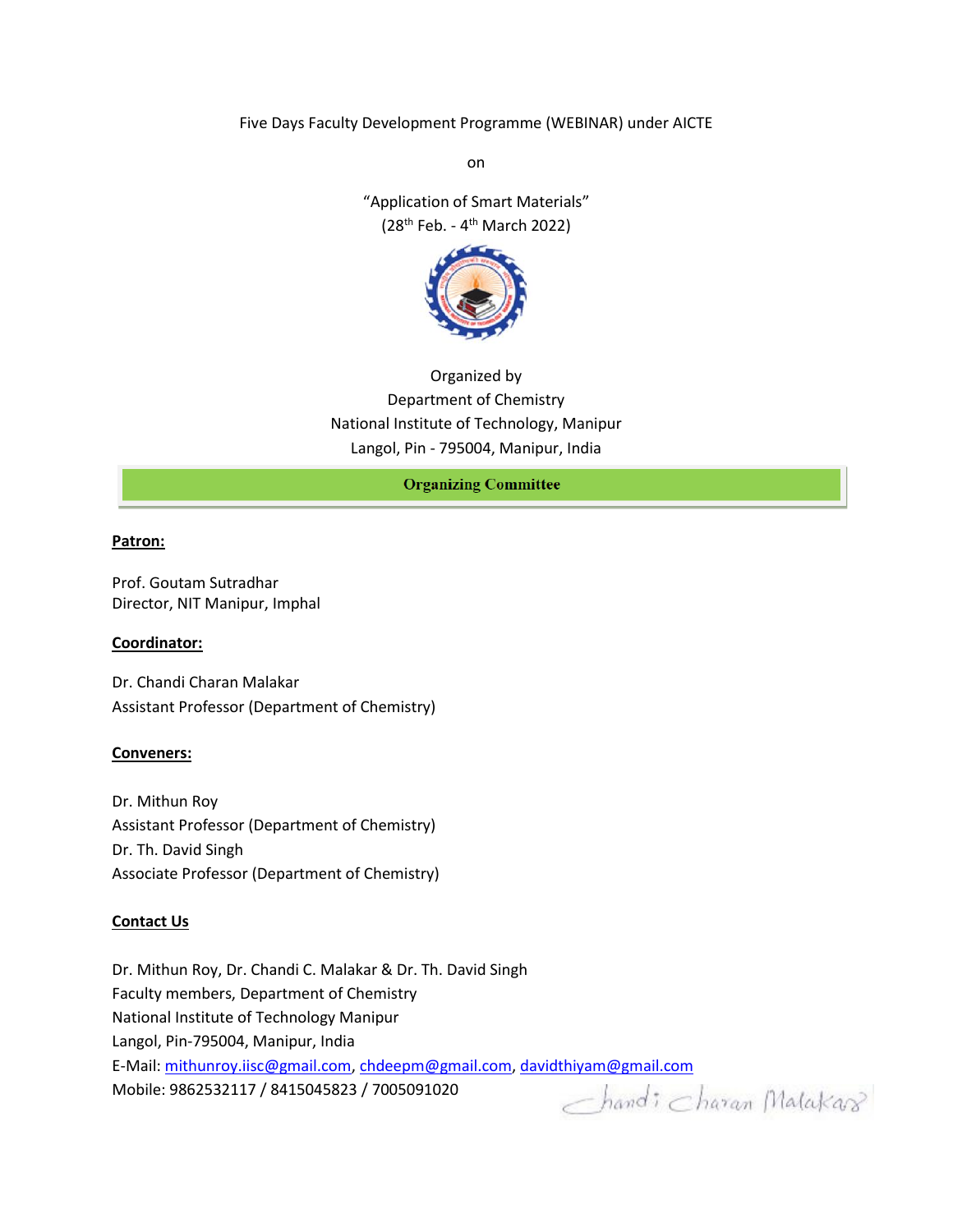# **About NIT Manipur**

National Institute of Technology Manipur, a centrally funded institution is set up to impart quality technical education at various levels of higher learning. It is one of the ten new NITs established and developed as Institute of National Importance by an act of Parliament. NIT Manipur started its first session with the three branches of Engineering-Electrical & Electronics Engineering, Electronics & Communication Engineering and Computer Science Engineering. The functioning of the institute was started at its temporary Campus at Takyelpat, Imphal under the mentorship of NIT, Agartala. The Institute has acquired 138.2 hectares of land in the lush green areas of Langol, Imphal and started its functioning at its permanent campus since 2014. This Institute now has all five branches of Engineering *viz* CSE, EEE, ECE, Civil, Mechanical and Basic Sciences and Humanities Department and open courses on B. Tech., M. Tech., M. Sc. and Ph. D.

#### **Objective of the FDP**

The programme aims at bringing the information regarding necessity of the up-to-date information on: The workshop aims at bringing the information regarding necessity of the up-to-date information on:

(i) Improving the knowledge through Skill Development & Improved Communication Tactics for the development of students, faculties, academicians and entrepreneurs.

(ii) Enhancing the quality of institution for the benefit of its students, teaching and technical staff.

(iii) Leveraging the quality of pedagogy and taking up concepts like Research & Development, Innovation & Startup, and Research Guidance etc.

# **Theme of the Workshop**

The workshop focuses on following topics:

Organic Synthesis, Main group chemistry, Theoretical Inorganic Chemistry, Coordination Chemistry, Organometallic Chemistry and catalysis, Inorganic Reactions, Bioinorganic and medicinal inorganic chemistry, Environmental Inorganic Chemistry, Physical Methods in Inorganic Chemistry, Physical Chemistry, Polymer Chemistry, Nanotechnology, Material Science and Spectroscopic methods.

#### **Overview of the Webinar**

This workshop is featuring several lectures, focusing on the recent advances and new trends in inorganic, organic and physical chemistry as well as interdisciplinary studies at the interfaces between inorganic/organic/physical chemistry and other subjects like nano-technology, materials sciences,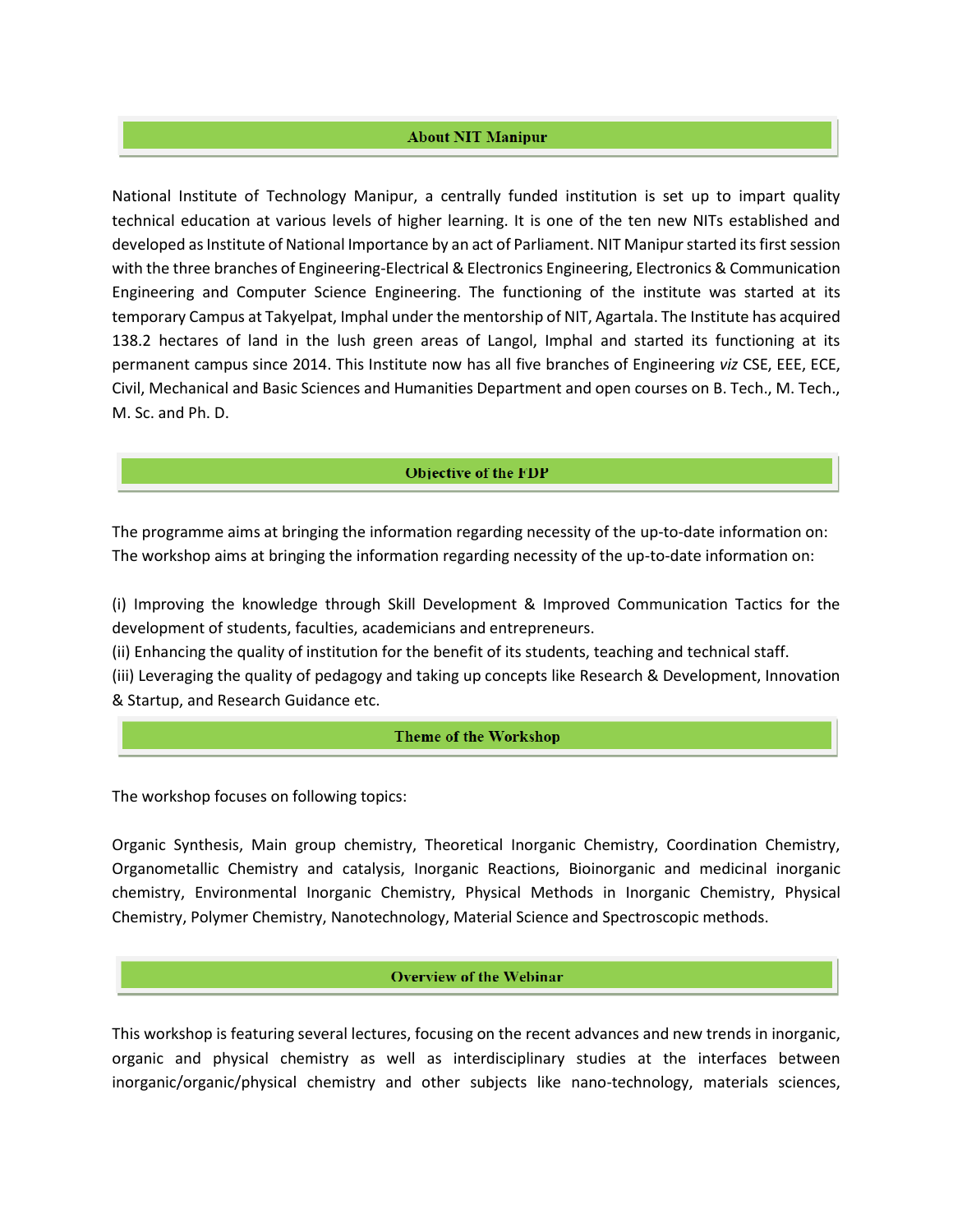catalysis and biochemistry etc. The workshop is designed to provide a learning and incubation platform to the young researchers.

# **Targeted Audience**

Faculties, Scientists, Engineers and Researchers from Academia, R&D Laboratories from AICTE approved North Eastern and other Institutions.

# Registration

Deadline for registration 21<sup>st</sup> Nov. 2021 Registration Link will be circulated in well advance

# **Teaching Faculties**

- (1) Dr. Subrata Dutta (Department of Chemistry, SVNIT Surat)
- (2) Dr. Nagarajan S. (Department of Chemistry, NIT Manipur)
- (3) Dr. Mithun Roy (Department of Chemistry, NIT Manipur)
- (4) Dr. Chandi C. Malakar (Department of Chemistry, NIT Manipur)
- (5) Dr. Th. David Singh (Department of Chemistry, NIT Manipur)
- (6) Dr. Bibhu Prasad Swain (Department of Physics, NIT Manipur)
- (7) Dr. L. Herojit Singh (Department of Physics, NIT Manipur)

#### **Brief Biography of teaching faculty**

# **Dr. Subrata Dutta (Department of Chemistry, SVNIT Surat)**

Dr. Subrata Dutta received his Ph.D. in 2012 from the University of Heidelberg in Germany under the supervision of Prof. Andriy Mokhir. His doctoral dissertation was focused on the development of chemical



methods to detect nucleic acids in vitro. After postdoctoral research with Prof. Nicolas Winssinger at the University of Geneva (2013-2015) and Prof. Jevgenij Raskatov at the University of California, Santa Cruz, USA (2015 – 2018), he began his habilitation research at the University of Erlangen-Nuremberg in Germany (2018 – 2020). In June 2020, he began his independent career as an assistant professor at Vellore Institute of Technology

Vellore and then in May 2021, he moved to Sardar Vallabhbhai National Institute of Technology, Surat, as an assistant professor. His current research interests are point-of-care nucleic acid detection, peptidebased catalysis, and small molecule drugs for Alzheimer's and Parkinson's diseases. View our group at: https://www.svnit.ac.in/facup/Subrata%20Dutta%20CV.pdf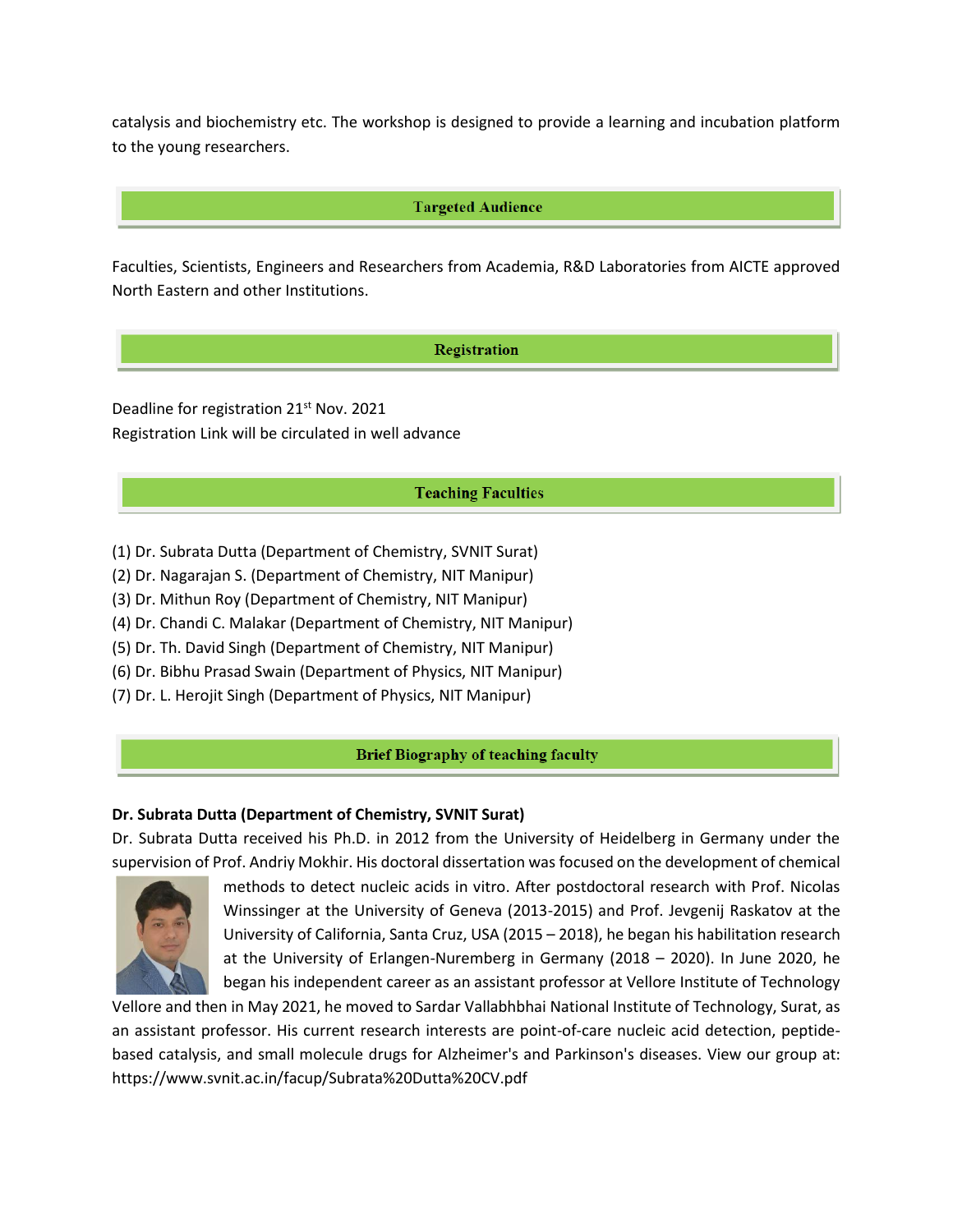# **Dr. Nagarajan S. (Department of Chemistry, NIT Manipur)**



I am Dr Nagarajan, S. working as an Assistant professor at National Institute of Technology Manipur, an institute of national importance under MHRD. Prior to this current position, I was working as a contract faculty at national institute of technology Tiruchirappalli for 2 years. Prior to that, I was a Postdoctoral fellow at University of Heidelberg, Germany in collaboration with Advanced Light Source, Lawrence-Berkeley National Lab, University of

California, Berkeley USA. I completed my PhD from CSIR-NCL under chemistry scheme between 2006- 2011. My area of research is Materials and its applications in Catalysis, currently supervising 3 full time PhD students. I have around 20 scientific publications in a international peer reviewed journals and few more are in pipeline. I am taking part in various administrative position in the institute. View our group at: https://nitmanipur.irins.org/profile/132615

#### **Dr. Mithun Roy (Department of Chemistry, NIT Manipur)**

Dr. Mithun Roy received Master's degree in Chemistry from the University of North Bengal, September 2003. Then, he completed (2009) the Ph.D degree from the department of Inorganic and Physical



Chemistry, Indian Institute of Science, Bangalore in the area of Bioinorganic Chemistry. He worked as Postdoctoral Research Associate (2010-2014) at Indian Institute of Science, Bangalore, Ruprecht-Karls-Universität Heidelberg, Heidelberg, Germany, University of Colorado, Boulder (USA) in metal-based photo-chemotherapy, DNA-templated chemical reactions and the chemical synthesis of long DNA. Then, Dr. Roy moved to National Institute of Technology Manipur in October 2014 and currently working as Assistant Professor. His area of research involves photo-chemotherapeutic

application of transition metal complexes, medicinal and clectro-chemical application of nanoparticles, theoretical inorganic photochemistry and DNA based asymmetric catalysis. View our group at: https://nitmanipur.irins.org/profile/132613

#### **Dr. Chandi C. Malakar (Department of Chemistry, NIT Manipur)**

Dr. Chandi C. Malakar completed his Master's Degree in Chemistry at Indian Institute of Technology Kanpur (2006). Then, obtained the Ph.D degree in 2011 from University of Hohenheim Stuttgart, Germany



under the guidance of Professor Uwe Beifuss. After successive postdoctoral research with Prof. K. A. Tehrani at University of Antwerp (2011-2012), Prof. Günter Helmchen at Ruprecht-Karls-Universität Heidelberg (2012-2014), Prof. P. S. Mukherjee at Indian Institute of Science, Bangalore (2015) and industrial experience (2014-2015) as Senior Principal Scientist at SignalChem LifeSciences Pvt. Ltd., he started his career at National Institute of Technology Jalandhar as an Assistant Professor in July 2015. Then, Dr.

Malakar moved to National Institute of Technology Manipur in October 2015 and currently working as Assistant Professor. He received several awards such as BOF Postdoctoral fellowship from Belgium, SERB (Govt. of India) Early career research fellowship & core research grant fellowship, fellowship from GIAN MHRD (Govt. of India) as course coordinator, etc. He also experienced with several administrative positions such as Coordinator for TEQIP-III project, Associate Dean (R&C), Head of the Department, Chief Warden etc. He has published more than 70 research articles in peer-reviewed international journals. His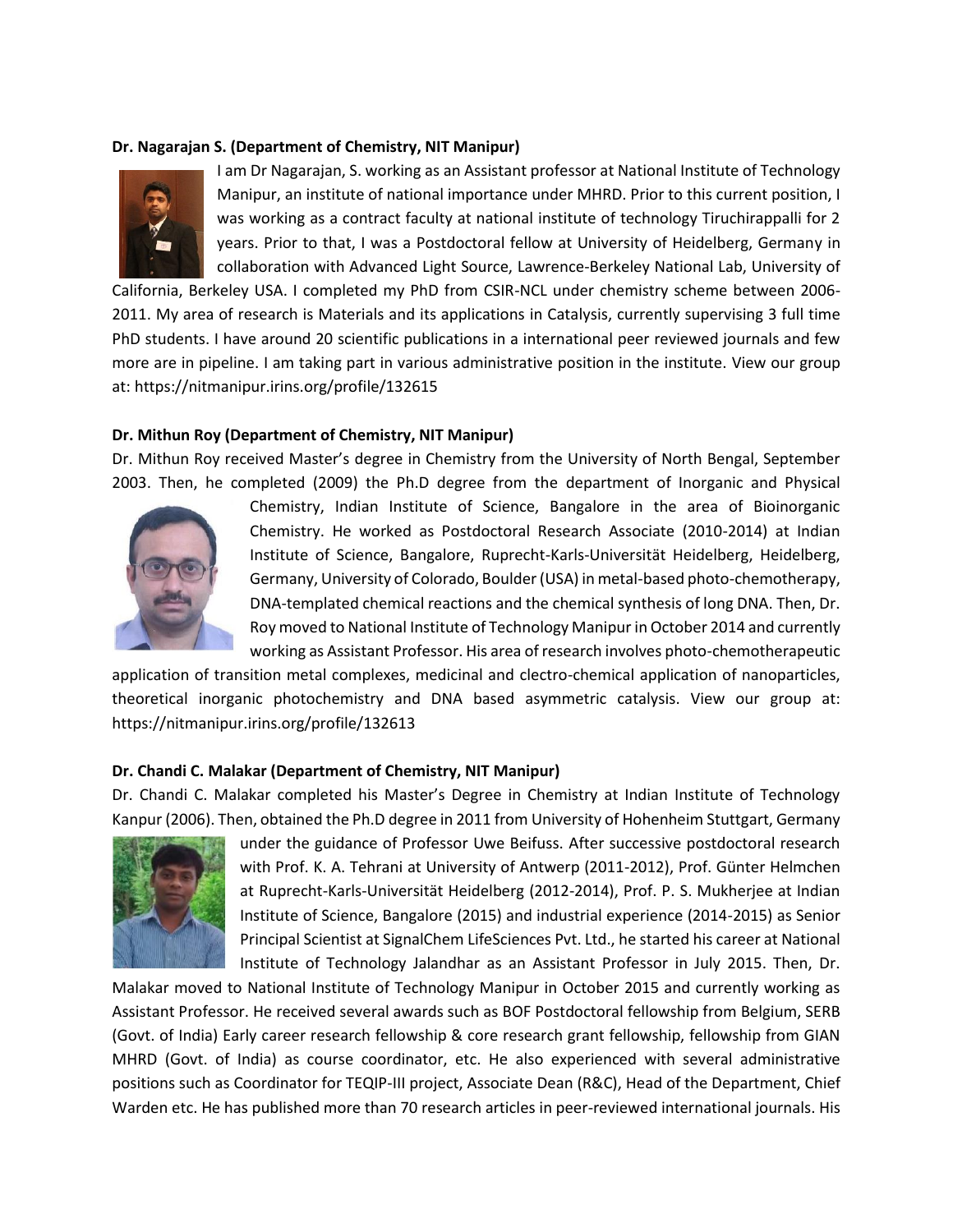current research interests are C-H activation, Enantioselective synthesis, transition-metal catalysis, organocatalysis, domino reactions, and multi-component reaction. View our group at: https://nitmanipur.irins.org/profile/132584

# **Dr. Th. David Singh (Department of Chemistry, NIT Manipur)**

Dr. Th. David Singh is currently working as an Associate Professor at the Department of Chemistry,



National Institute of Technology, Manipur. He completed the PhD degree from Nagaland University in 2006 under the supervision of Prof. M. Indira Devi. Afterwards, he has completed several post PhD research experiences such as research associate at Nagaland University under the supervision of Prof. M. Indira Devi during 2006-2007 and research associate at Manipur University under the supervision of Prof. N. Rajmuhon

Singh during 2007-2010. He has completed a DST Manipur sponsored research project in 2017. Also during his carrier at NIT Manipur, Dr. Singh has gone through several administrative responsibilities such as Dean (S/W) and Registrar (i/c). His current research interest focuses on the material chemistry and nanotechnology. Dr. Singh has contributed 54 research articles in journal publications. View our group at: https://nitmanipur.irins.org/profile/132587

# **Dr. Bibhu Prasad Swain (Department of Physics, NIT Manipur)**

Dr. Bibhu Prasad Swain is currently working as an Associate Professor & HOD in Department of Physics, NIT Manipur. He was Ex. IIC President and Ex. Dean (Academic Affair) at the National Institute of



Technology, Manipur. He did his M.Sc (Physics) and M.Tech. (Materials Science) from NIT Rourkela and Barkatullah University. He perused his Ph.D in the field of Semiconductor Thin Films from Department of Metallurgical Engineering and Materials Science, IIT Bombay. He was awarded JSPS Fellow (Govt. of Japan), Brain Korea 21 Fellow (Materials Research, Seoul National University) and NRF Fellow (University of Cape Town, South Africa) in his postdoctoral career. Before he joined at NIT Manipur, He worked as Associate

Professor in Centre for Materials Science and Nanotechnology (CMSNT), Sikkim Manipal University for 6 Years. He has published 100 SCI/SCIE/Scopus indexed international journals, 15 book chapters and 2 Book in his credit. View our group at: https://nitmanipur.irins.org/profile/132581

# **Dr. L. Herojit Singh (Department of Physics, NIT Manipur)**

Dr. Loushambam Herojit Singh Completed Ph.D. from Homi Bhabha National Institute (HBNI), Indira



Gandhi Centre for Atomic Research Chapter, Kalpakkam, Tamil Nadu (2008-2014). Postdoc experience (2014-2015) was obtained from Department of Physics, University of Brasilia, Brazil. He is serving as Assistant Professor at Dpartment of Physics, NIT Manipur since Oct 2015. He published 24 Sci-journals. He is working in the area of defects in stainless steel (302, 412 and Eurofer), high entropy alloy for magnetic

switching, Spinel ferrites nanoparticles and composites of spinel ferrites with zeolite using Mossbauer spectroscopy as main characterization technique. Currently, the research is focused on the photo catalysis and electrocatalysis using MOF and metal oxides composites as catalysis for water purification. View our group at: https://nitmanipur.irins.org/profile/132608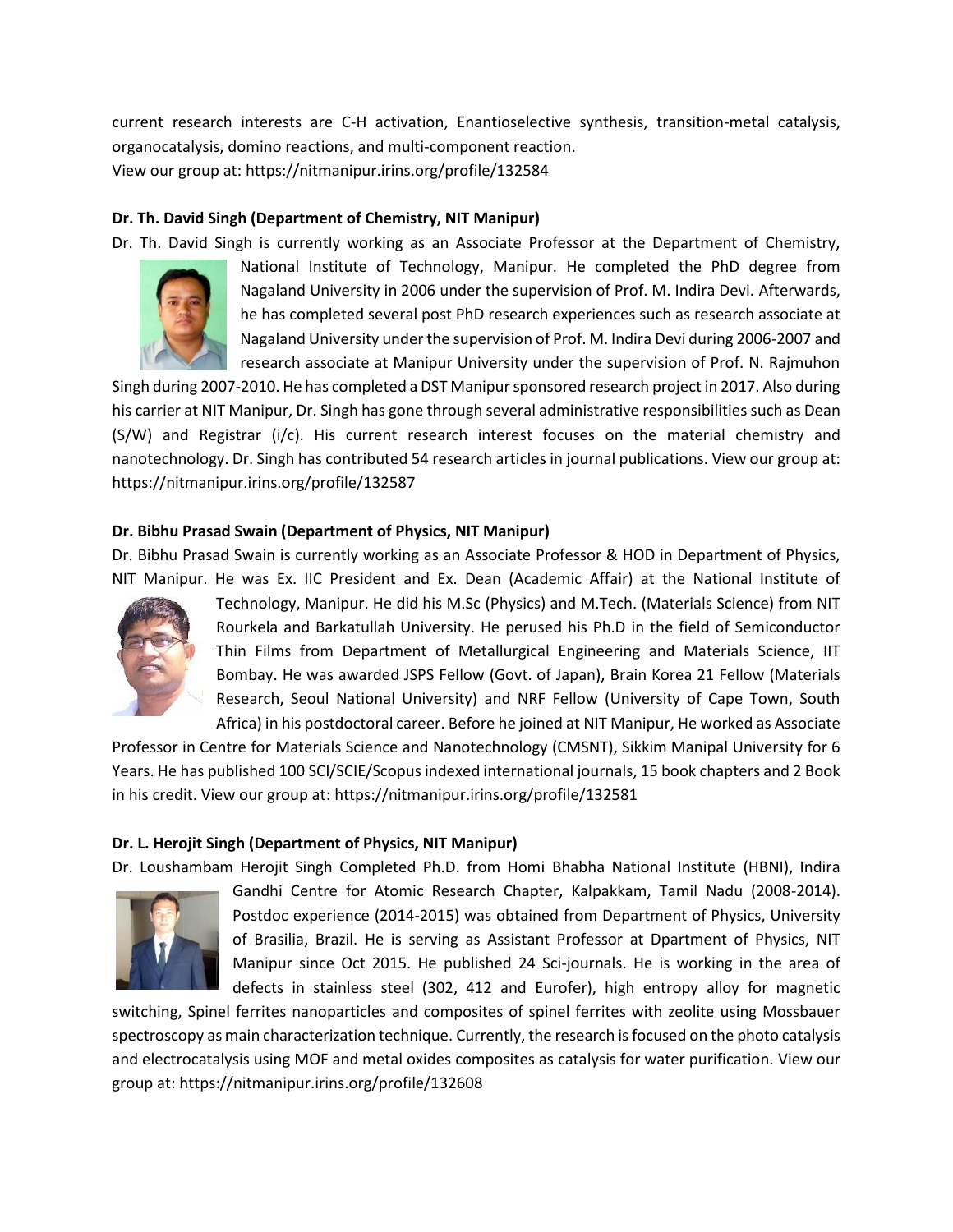# **SCHEDULE FOR FIVE DAYS FDP PROGRAM:** Application of Smart Materials

| S.N            | <b>Details</b>                                                                                                                                                  | <b>Schedule</b>   |
|----------------|-----------------------------------------------------------------------------------------------------------------------------------------------------------------|-------------------|
| $\mathbf{1}$   | Joining of participants via Google Meet link                                                                                                                    | $11:30$ hrs       |
| $\mathcal{P}$  | Welcome Address and Introduction about the<br>FDP by Coordinator: Dr. Chandi C. Malakar,<br>Assistant Professor, Department of Chemistry,<br><b>NIT Manipur</b> | 11:30 - 11:35 hrs |
| 3              | Address by Guest of Honour<br>Registrar, NIT Manipur                                                                                                            | 11:35 - 11:40 hrs |
| $\overline{4}$ | Address by Dean (F/W), NIT Manipur                                                                                                                              | 11:40 - 11:45 hrs |
| 5              | Inaugural Address by the Chief Guest<br>Prof. (Dr.) Goutam Sutradhar,<br>Director, NIT Manipur                                                                  | 11:45 - 11:50 hrs |
| 6              | Vote of Thanks by<br>Dr. Mithun Roy, Assistant Professor<br>Department of Chemistry, NIT Manipur                                                                | 11:50 - 11:55 hrs |
|                | <b>Technical Sessions</b>                                                                                                                                       | 12:00 hrs onwards |

The inaugural event will proceed on 28<sup>th</sup> February 2022 as per the schedule given below:

# **Technical Session**

| Day 1                           |                                                                                                                          |  |  |
|---------------------------------|--------------------------------------------------------------------------------------------------------------------------|--|--|
| Session $1(12:00 - 13:00$ hrs)  | Dr. Subrata Dutta (Chemical reactions towards detection of nucleic acids)                                                |  |  |
| Session 2 $(14:00 - 15:00$ hrs) | Dr. Nagarajan S. (Surface Science Aspects of Heterogeneous Catalysis)                                                    |  |  |
| Session 3 $(15:00 - 16:00$ hrs) | Dr. Mithun Roy (Photo-reactive transition metal-complexes: Potential<br>strategic tools for targeted anticancer therapy) |  |  |
| Day 2                           |                                                                                                                          |  |  |
| Session $1(12:00 - 13:00$ hrs)  | Dr. Th. David Singh (Advancement in nano-materials)                                                                      |  |  |
| Session 2 $(14:00 - 15:00$ hrs) | Dr. Chandi C. Malakar (Application of Release & Catch Catalytic System)                                                  |  |  |
| Session $3(15:00 - 16:00$ hrs)  | Dr. Bibhu P. Swain (The art of fabrication and characterization of one<br>dimensional (1D) devices)                      |  |  |
| Day 3                           |                                                                                                                          |  |  |
| Session $1(12:00 - 13:00$ hrs)  | Dr. Subrata Dutta (Peptide-based potential therapeutics for Alzheimer's                                                  |  |  |
|                                 | disease)                                                                                                                 |  |  |
| Session 2 $(14:00 - 15:00$ hrs) | Dr. Nagarajan S. (Three Way Catalytic Converter Reactions on Palladium<br>Surfaces)                                      |  |  |
| Session $3(15:00 - 16:00$ hrs)  | Dr. Mithun Roy (dsDNA in enantiomeric organocatalysis reactions)                                                         |  |  |
| Day 4                           |                                                                                                                          |  |  |
| Session $1(12:00 - 13:00$ hrs)  | Dr. Th. David Singh (Characterization technique in material science)                                                     |  |  |
| Session 2 $(14:00 - 15:00$ hrs) | Dr. Chandi C. Malakar (Nano-Based Materials for Waste Water Treatment)                                                   |  |  |
| Session 3 $(15:00 - 16:00$ hrs) | Dr. L. Herojit Singh (Application of Mössbauer spectroscopy in material<br>science)                                      |  |  |
| Day 5                           |                                                                                                                          |  |  |
| Session $1(12:00 - 13:00$ hrs)  | Dr. L. Herojit Singh (Implication of vibrational spectroscopy in<br>characterization of materials)                       |  |  |
| Session 2 $(13:00 - 14:00$ hrs) | Dr. Bibhu P. Swain (The art of fabrication and characterization of two<br>dimensional (2D) devices)                      |  |  |